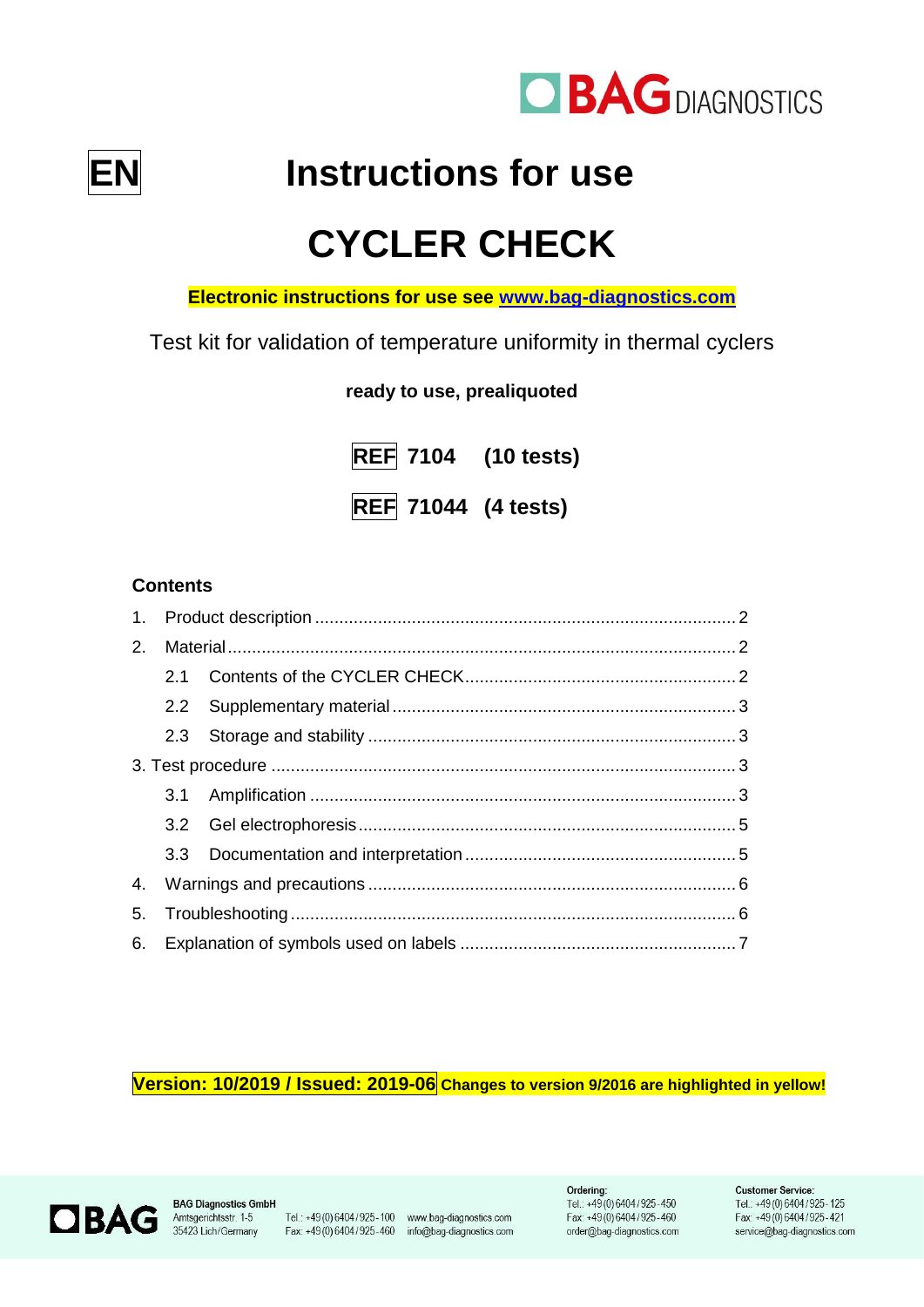## **1. Product description**

The CYCLER CHECK is a fast and easy method for validation of temperature uniformity in thermal cyclers. Especially in diagnostics of nucleic acids it is essential to ensure the dependability of the thermal cycler in use. Therefore, such a test should be done regularly.

The CYCLER CHECK consists of one reaction mix which is tested in all 96 positions of a thermal cycler block. The reaction mix contains one primer pair for validation of the denaturing temperature (540 bp) and another primer pair for validation of the annealing temperature (1040 bp). With these two primer pairs it can be tested if the denaturing temperature is lower or the annealing temperature is higher than it should be.

Just in case that the denaturation temperature (96°C) cannot be achieved, false negative results may occur, especially in presence of GC rich sequences, which prone to secondary structures.

If the temperatures are correct and the temperature profile is uniform, there should be two bands for all 96 positions of the block (Fig 1). Differing temperatures result in the loss of bands in single positions or in all positions (Fig. 2).



Since the test mix in the CYCLER CHECK fits the conditions of the BAG HISTO TYPE kits, it is very well suited to optimize the PCR parameters on an individual thermal cycler. This may be necessary because thermal cyclers may be adjusted quite differently.

## **2. Material**

## **2.1 Contents of the CYCLER CHECK kit**

- ◆ 4 or 10 CYCLER CHECK plates sufficient for 4 or 10 tests. The dried reaction mixtures consists of two primer pairs and nucleotides.
- 1 or 2 x 1.1 ml 10 x PCR-buffer
- $\bullet$  2 or 5 x 210 µl control DNA (60 ng/µl)
- 4 or 10 x PCR foils sufficient for 4 or 10 tests
- Instructions for use and test protocol

#### **2** / **7**



**BAG Diagnostics GmbH** Amtsgerichtsstr. 1-5 35423 Lich/Germany

Tel.: +49(0)6404/925-100 www.bag-diagnostics.com Fax: +49(0)6404/925-460 info@bag-diagnostics.com Ordering: Tel.: +49(0)6404/925-450 Fax: +49(0)6404/925-460 order@bag-diagnostics.com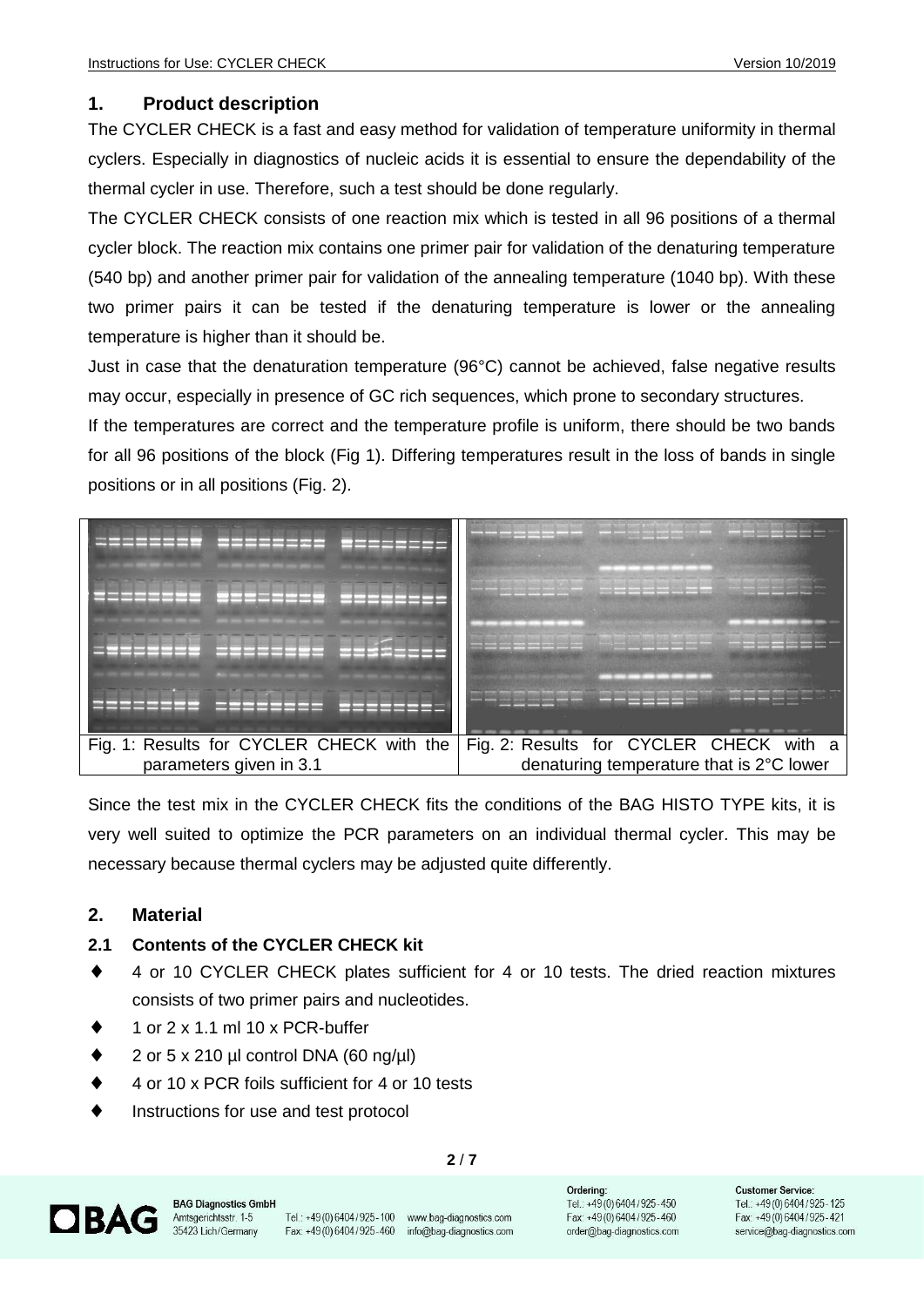#### **2.2 Supplementary material**

 $\blacklozenge$  Tag Polymerase (5 U/µl), (Happy Tag REF 70976 or another Tag Polymerase, validated with the CYCLER CHECK kit by the user)

#### **Don't use a Hot-start Taq Polymerase please!**

- piston pipettes (0.5-250 µl)
- sterile tips with integrated filter
- DNA Cycler (list of the validated cyclers please see chapter 3.1)

#### **Devices and material for gel electrophoresis**

- DNA agarose
- 0.5 x TBE buffer (45 mM of Tris, 45 mM of boric acid, 0.5 mM of EDTA)
- ◆ Ethidium bromide (EtBr)
- submarine electrophoresis unit
- power supply (200 300 V, 200 mA)

#### **Devices for interpretation and documentation**

- UV source (220-310 nm)
- camera (e.g. Polaroid system) with films (Polaroid type 667) or video system with thermal paper (e.g. Typ KP65HM-CE)

#### **2.3. Storage and stability**

The kit is delivered at ambient temperature. Store all reagents at **≤ -20°C** in the dark in a temperature monitored device after receiving. The expiry date is indicated on the label of each reagent and is also valid for opened reagents. The expiry date indicated on the outer label refers to the reagent with the shortest stability contained in the kit. Shortly before using, thaw the 10 x PCR-buffer.

#### **3. Test procedure**

The evaluation and quality control were done with the Happy Taq (REF 70976).

#### **3.1 Amplification**

- Pipet the Master-Mix consisting of 10 x PCR-buffer, DNA solution, Taq-Polymerase and Aqua dest and vortex thoroughly.
	- **104 µl control DNA (60 ng/µl)**
	- **824 µl distilled water**
	- **104 µl 10x PCR buffer**
	- **8,3 µl Taq polymerase (5 U/µl)**

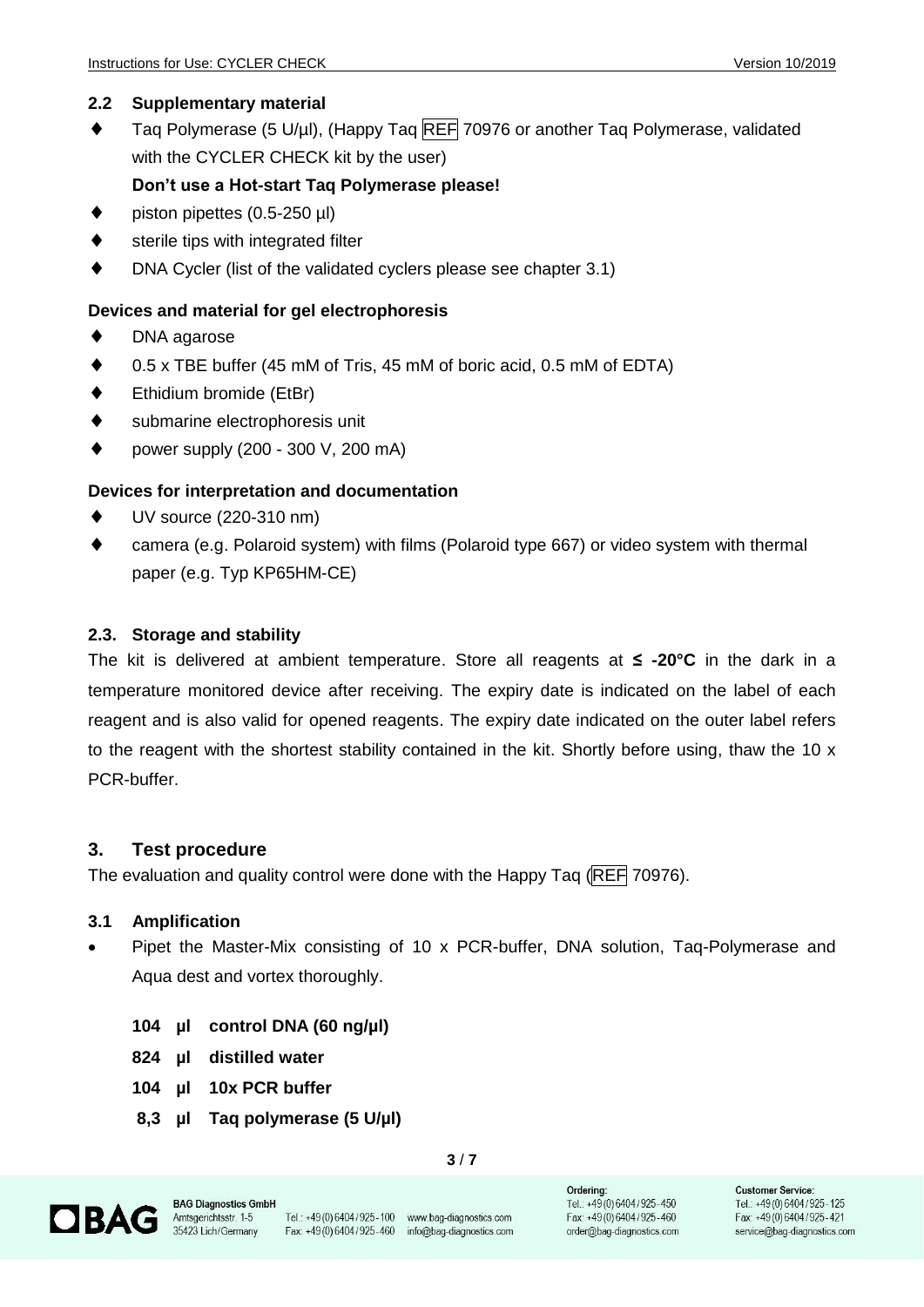- Add **10 µl** of this mixture to the pre-dropped reaction mixtures. Tightly close the tubes with the respective foil. Ensure that you do not touch the inner side of the caps and the upper edges of the tubes with the fingers to avoid contamination. If cyclers with tightly closable lid are used, it is also possible to use reusable PCR mats. Slightly shake the plate to dissolve the pellet at the bottom of the plate. All PCR solution should settle on the bottom. If necessary the plate should be briefly spun down. Overlaying of the reaction mixtures with mineral oil is **not** required if a heated and adjusted lid is used!
- Place the reaction tubes firmly into the thermal cycler and tighten the lid. Start the PCR program. The position of the plate in the cycler block (A1 at the top and at the left side) is important to be able to reassign the reactions to the positions in the cycler.

| <b>Programme-Step</b>     | Temp.          | <b>Time</b> | No. of Cycles | Valida           |
|---------------------------|----------------|-------------|---------------|------------------|
| <b>First Denaturation</b> | $96^{\circ}$ C | 5 Min       | 1 Cycle       | PTC <sub>1</sub> |
| Denaturation              | $96^{\circ}$ C | 20 Sec      | 5 Cycles      | $(MJ)$ R         |
| Annealing+Extension       | $68^{\circ}$ C | 1 Min       |               | Gene/            |
| Denaturation              | $96^{\circ}$ C | 20 Sec      |               | /9700            |
| Annealing                 | $64^{\circ}$ C | 50 Sec      | 10 Cycles     | 9600 p           |
| Extension                 | $72^{\circ}$ C | 45 Sec      |               | Maste            |
| Denaturation              | $96^{\circ}$ C | 20 Sec      |               | (use "s          |
| Annealing                 | $61^{\circ}$ C | 50 Sec      | 15 Cycles     | gradie           |
| Extension                 | 72°C           | 45 Sec      |               | (Eppe)           |
| <b>Final Extension</b>    | 72°C           | 5 Min       | 1 Cycle       | Tprofe           |

#### **Amplification parameters**

**Read Cycler types:** 00 / 200 / C1000 esearch/ BioRad), Amp PCR-System 9600 (use heating rate of please), Veriti (ABI), rcycler epGradient S simulate Mastercycler nt" function please) ndorf) ssional (Biometra)

**Please don't use an aluminium heating block (e.g. GeneAmp PCR-System 9600 / 9700)!**

**When using thermal cyclers with a very fast heating and cooling rate, it is recommended to use a reduced ramp rate (~ 2.5°C/sec).**

**The quality control tests were done on a PTC-200 resp. C1000 (MJ Research / BioRad), 9700 (ABI), Mastercycler epGradient S (Eppendorf) and Tprofessional (Biometra).**

**4** / **7**



**BAG Diagnostics GmbH** Amtsgerichtsstr. 1-5 35423 Lich/Germany

Tel.: +49(0)6404/925-100 www.bag-diagnostics.com Fax: +49(0)6404/925-460 info@bag-diagnostics.com

Ordering:

Tel.: +49(0)6404/925-450 Fax: +49(0)6404/925-460 order@bag-diagnostics.com

#### **Customer Service:** Tel.: +49(0)6404/925-125 Fax: +49(0)6404/925-421 service@bag-diagnostics.com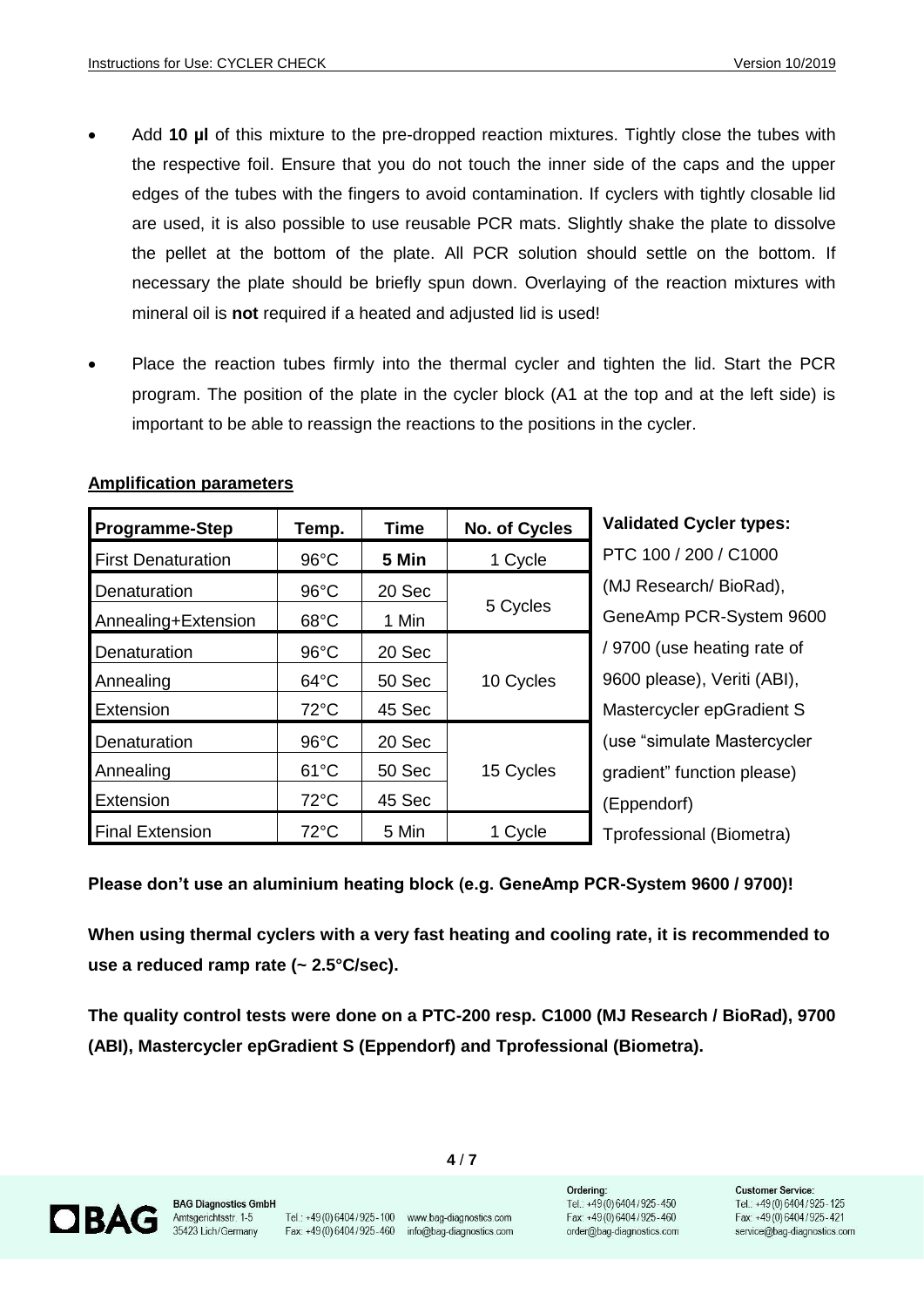#### **3.2 Gel electrophoresis**

Separation of the amplification products is done by electrophoresis via a (horizontal) agarose gel. As electrophoresis buffer, 0.5 x TBE (45 mM of tris, 45 mM of boric acid, 0.5 mM of EDTA) buffer is recommended. The gel concentration should be 2.0 - 2.5% of agarose. Allow the gel to polymerize at least 30 minutes before sample loading. After amplification has been finished, take the samples out of the thermal cycler and load the complete reaction mixtures carefully in each slot of the gel. In addition, apply 10 µl of the DNA length standard for size comparison. Electrophoretic separation is done at 10 - 12 V/cm (with 20 cm distance between the electrodes approx. 200- 240 V), for 20 - 40 minutes. After the run has been completed, the complete gel is stained in an ethidiumbromide (EtBr) solution (approx. 0.5 ug/ml of EtBr in H<sub>2</sub>O or TBE buffer for 30 - 45 minutes). As alternative, EtBr (0.5 µg/ml) can also be added to the electrophoresis buffer or the agarose gel. If required, excess of EtBr can be removed by soaking the gel in  $H_2O$  or 0.5 x TBE buffer for 20 - 30 minutes.

#### **3.3 Documentation and interpretation**

For documentation, visualize the PCR amplification using an UV transilluminator (220 - 310 nm) and photograph it with a suitable camera, film and filters (e.g. Polaroid, film type 667 or video system, thermal paper KP65HM-CE). Choose exposure time and aperture such that the bands are drawn sharp and stand out against the dark background.

Possible results:

- If the temperatures in the thermal cycler are correct all over the block there should be two bands in all positions  $(540 bp + 1040 bp)$ .
- If the denaturing temperature is too low the **540 bp band** will be missing in some or in all positions.
- If the annealing temperature is too high first the **1040 bp band** than also the **540 bp band** will be missing in some or in all positions.
- If the annealing temperature is too low there may be unspecific bands.

If the PCR result does not match the requirements, the temperatures should be checked with an electronic measuring device and if necessary the customer service for the instrument should be called.

**5** / **7**

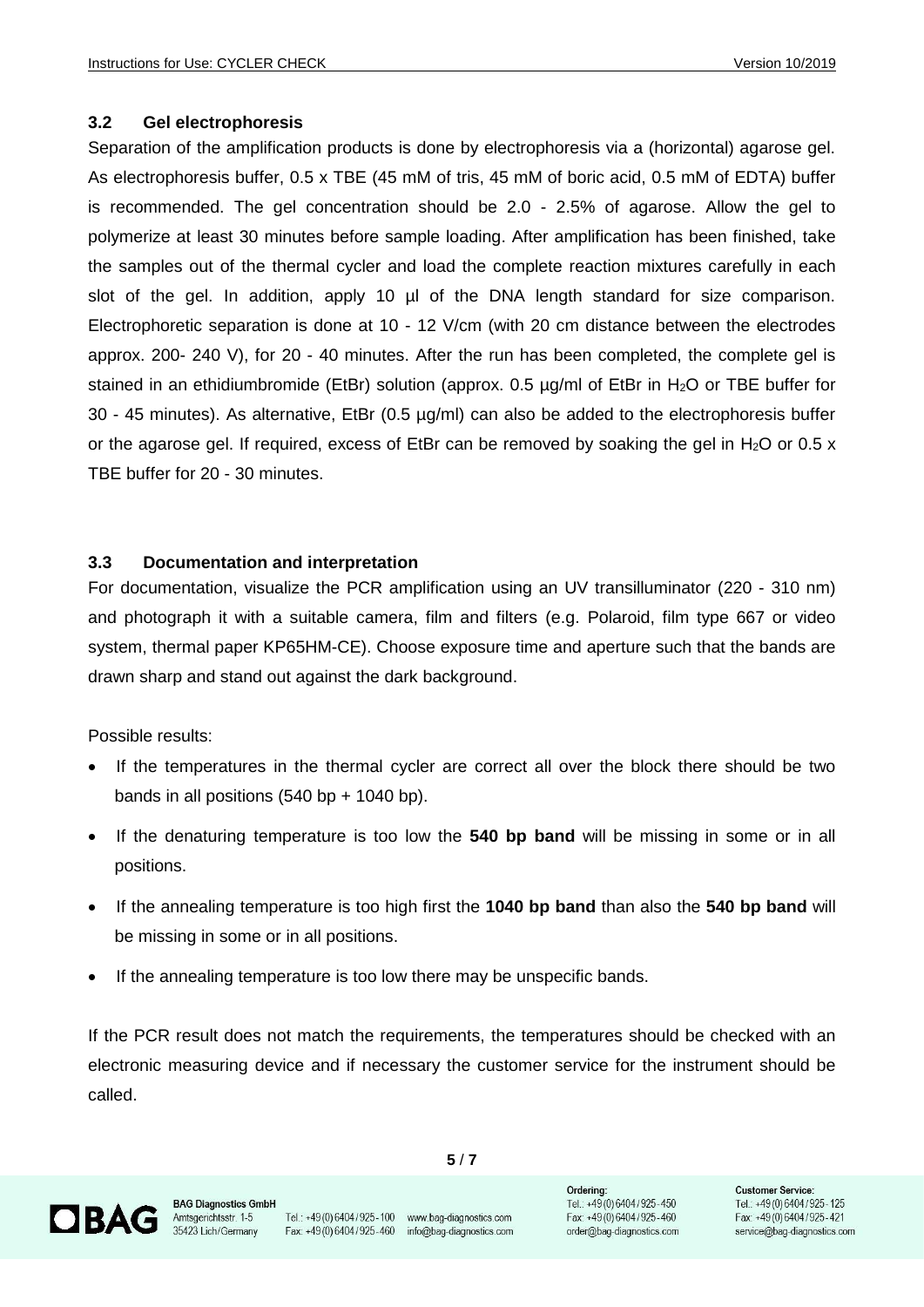#### **4. Warnings and Precautions**

Ethidiumbromide is a powerful mutagen. Wear gloves when handling gels or solutions containing EtBr! Note the instructions for use and warnings and precautions of the manufacturer!

The transilluminator radiates very short-wave UV light which may cause burns of the skin and the retina. Use a UV face safety mask!

Disposal of all samples, unused reagents and waste should be in accordance with country, federal, state and local regulations.

A declaration on Material Safety Data Sheets (MSDS) is available to download at [www.bag-diagnostics.com](http://www.bag-diagnostics.com/) .

## **5. Troubleshooting**

| <b>Problem</b>                                                      | <b>Possible Reason</b>                    | <b>Solution</b>                                          |
|---------------------------------------------------------------------|-------------------------------------------|----------------------------------------------------------|
| No amplification,<br>length standard visible                        | enzyme is missing                         | repeat typing                                            |
|                                                                     | enzyme concentration too low              | alter enzyme concentration                               |
|                                                                     | wrong amplification parameters            | optimize the amplification para-<br>meters, check cycler |
| No or only very weak<br>bands visible, length<br>standard invisible | staining too weak                         | repeat staining                                          |
| Gel background<br>shines too bright                                 | staining was too long                     | soak gel in H <sub>2</sub> O or TBE                      |
|                                                                     | staining solution concentration too high  | lower staining solution concentration                    |
| <b>Blurred band</b>                                                 | electrophoresis buffer too hot or used up | lower the voltage,<br>use fresh 0.5 x TBE buffer         |
|                                                                     | wrong electrophoresis buffer              | use fresh 0.5 x TBE buffer                               |
|                                                                     | polymerisation of the gel not well        | use completely polymerised gel                           |



**BAG Diagnostics GmbH** Amtsgerichtsstr. 1-5<br>35423 Lich/Germany

Fax: +49(0)6404/925-460 info@bag-diagnostics.com

Tel.: +49(0)6404/925-100 www.bag-diagnostics.com

**6** / **7**

Ordering: Tel.: +49(0)6404/925-450 Fax: +49(0)6404/925-460 order@bag-diagnostics.com

#### **Customer Service:** Tel.: +49(0)6404/925-125

Fax: +49(0)6404/925-421 service@bag-diagnostics.com